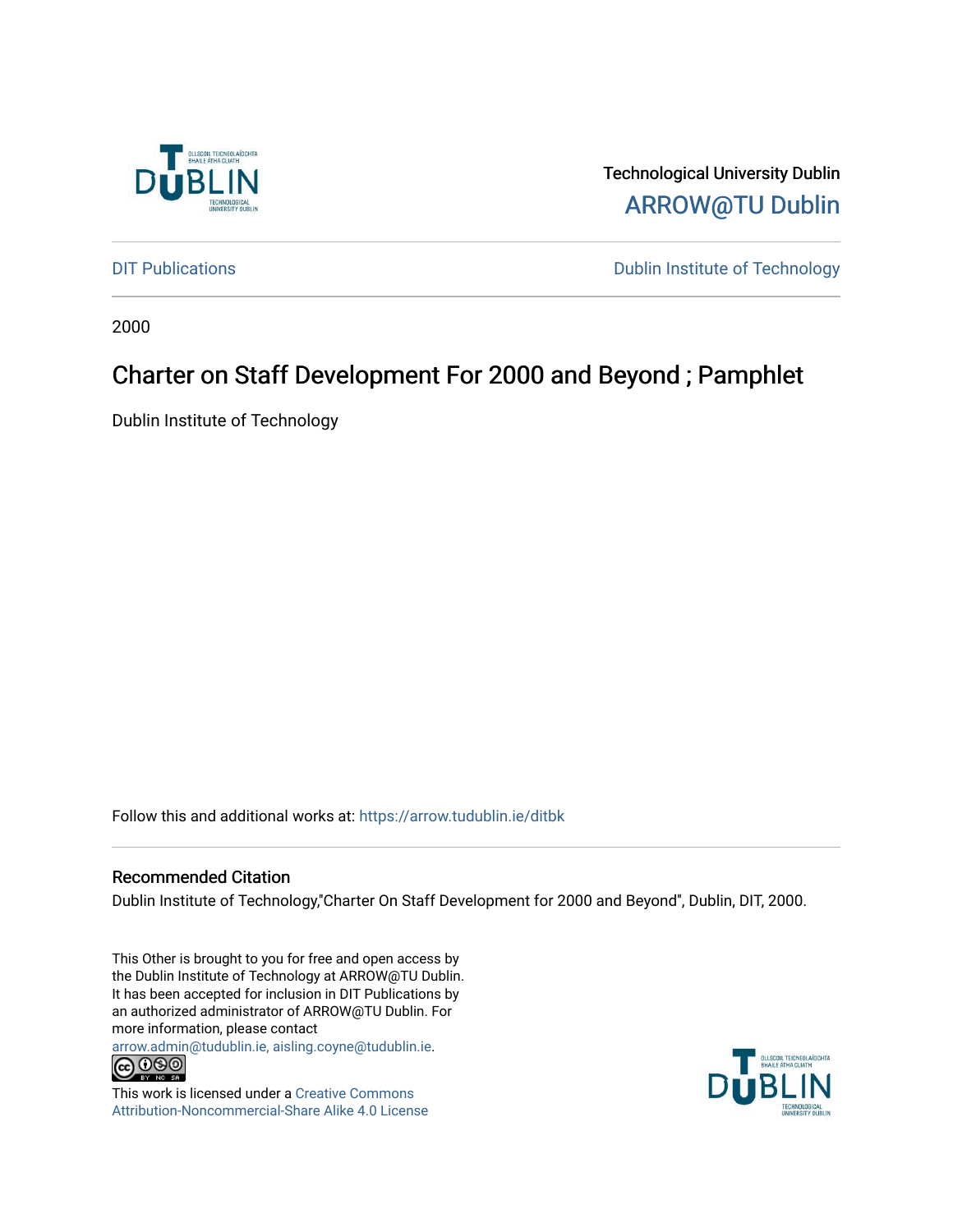#### **Dublin Institute of Technology**



Fitzwilliam House, 30 Upper Pembroke Street, Dublin 2.

Tel:+ 353-1-402 3000 Fax:+ 353- 1-402 3399

# Charter<sub>IO</sub> development

NSTITUTE OF

 $D-I$ 

 $\cdot$   $D_{U_{\beta_{\ell_{\ell_{\ell}}}}}\cdot$ 

INST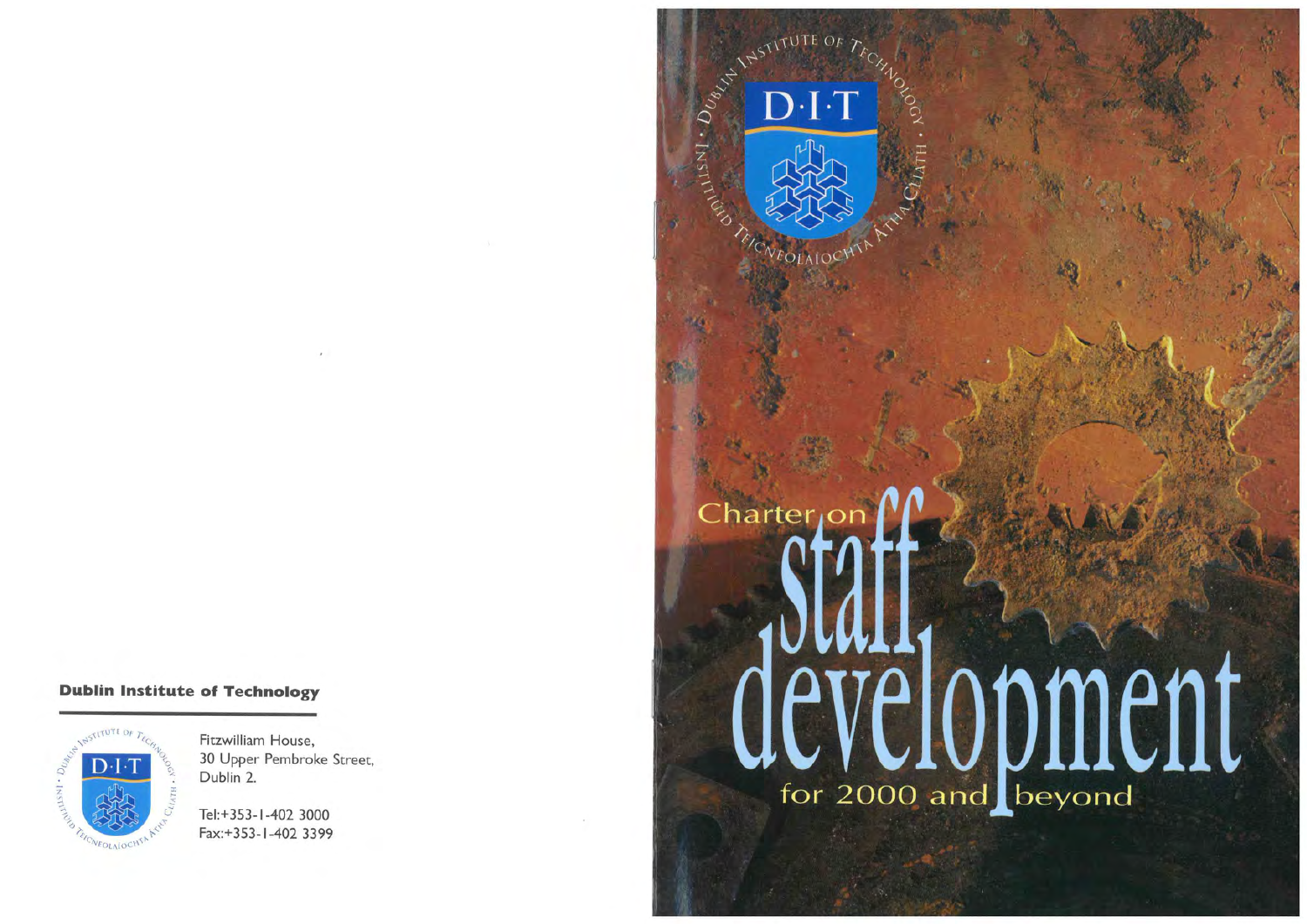

# Charter<sub>i</sub>on  $\mathsf{P} \mathsf{r}$ for 2000 and beyond





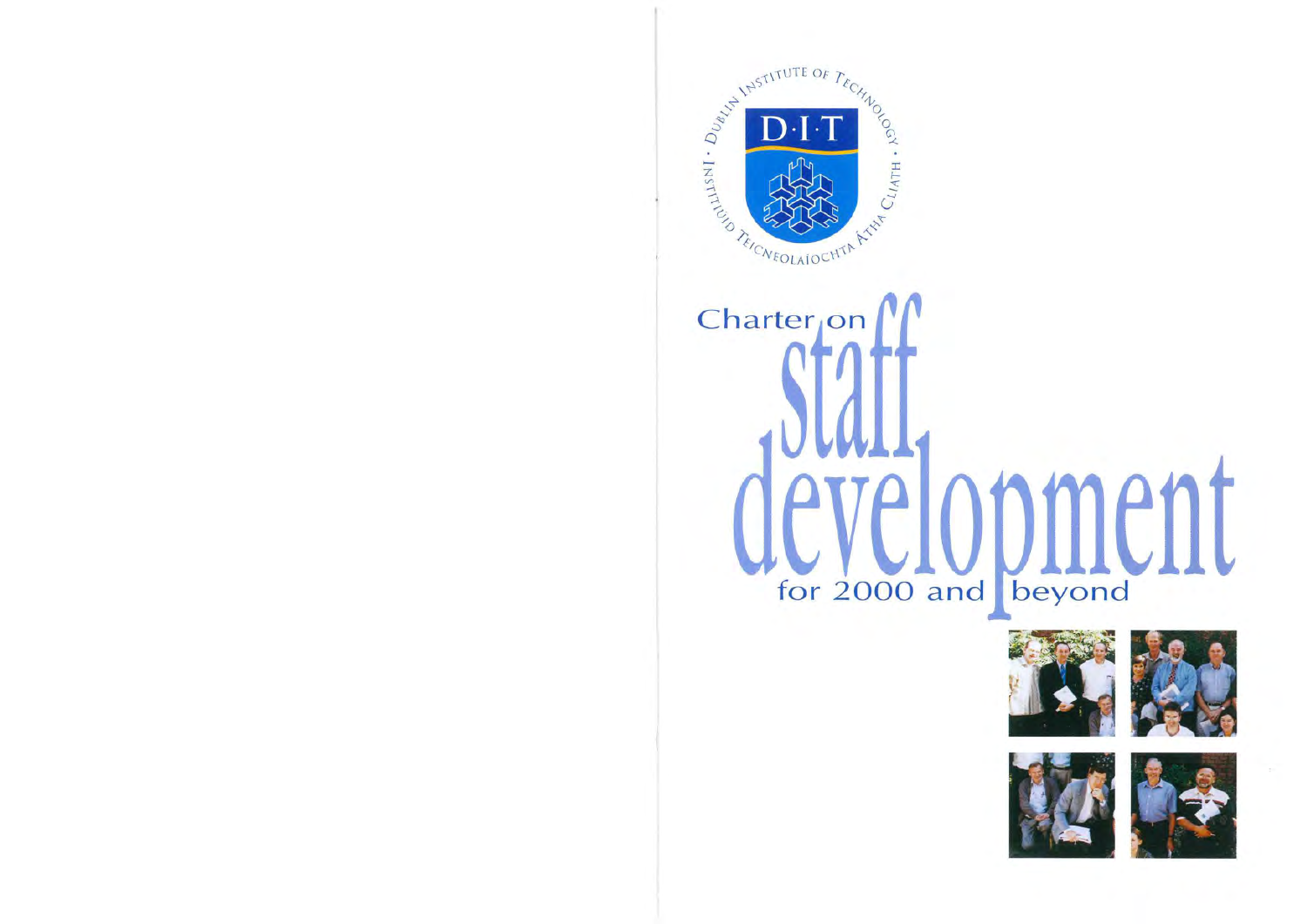### **Staff Development Policy**

#### **Staff Development Vision**

As the most important resource in the Institute, staff will have access to the resources and facilities necessary to enable them to develop and expand their knowledge, skills, and qualifications so that they may realise their full potential in relation to the evolving needs of the Institute and their own career development.

#### **Staff Development Aims**

The staff will be facilitated in the continuing development of their skills and knowledge to enable them to perform their duties in such a way as to contribute to the achievement of the Institute's overall goals and objectives.

The staff will be encouraged to play a proactive role in their career development and will be supported by the Institute in this regard.

An annual staff development plan will be produced which will reflect the Institute's overall strategy for development.

### **1. Preamble**

- **1.1** The overall aim of Staff Development is to service the mission of the Institute. Staff Development is viewed in a strategic framework which means that training and development activity is clearly focused on servicing the strategic aims of the Institute and the developmental needs of the staff.
- 1.2 Staff Development represents a key strategy for the maintenance, enhancement and renewal of the human resource which constitutes the core resource of the Institute. Continuous development is essential in order to optimise the effective use of this resource. In particular development and training play a major role in the organisation which has set itself the task of structural and cultural change.
- 1.3 Staff Development and Training has major impact on morale, team spirit, willingness to participate in the collective mission and management-staff relations. The Institute recognises that availability of opportunities in a supportive environment affirms staff and formally recognises that their contribution is valued by the organisation.
- **1.4** Staff Development refers to those actions which empower the individual and promote participation in a unified cohesive organisation.
- **1.5** The Staff Development Policy which follows seeks to provide the detailed principles, structures and procedures for the realisation of these aims. The policy addresses the development needs of all staff.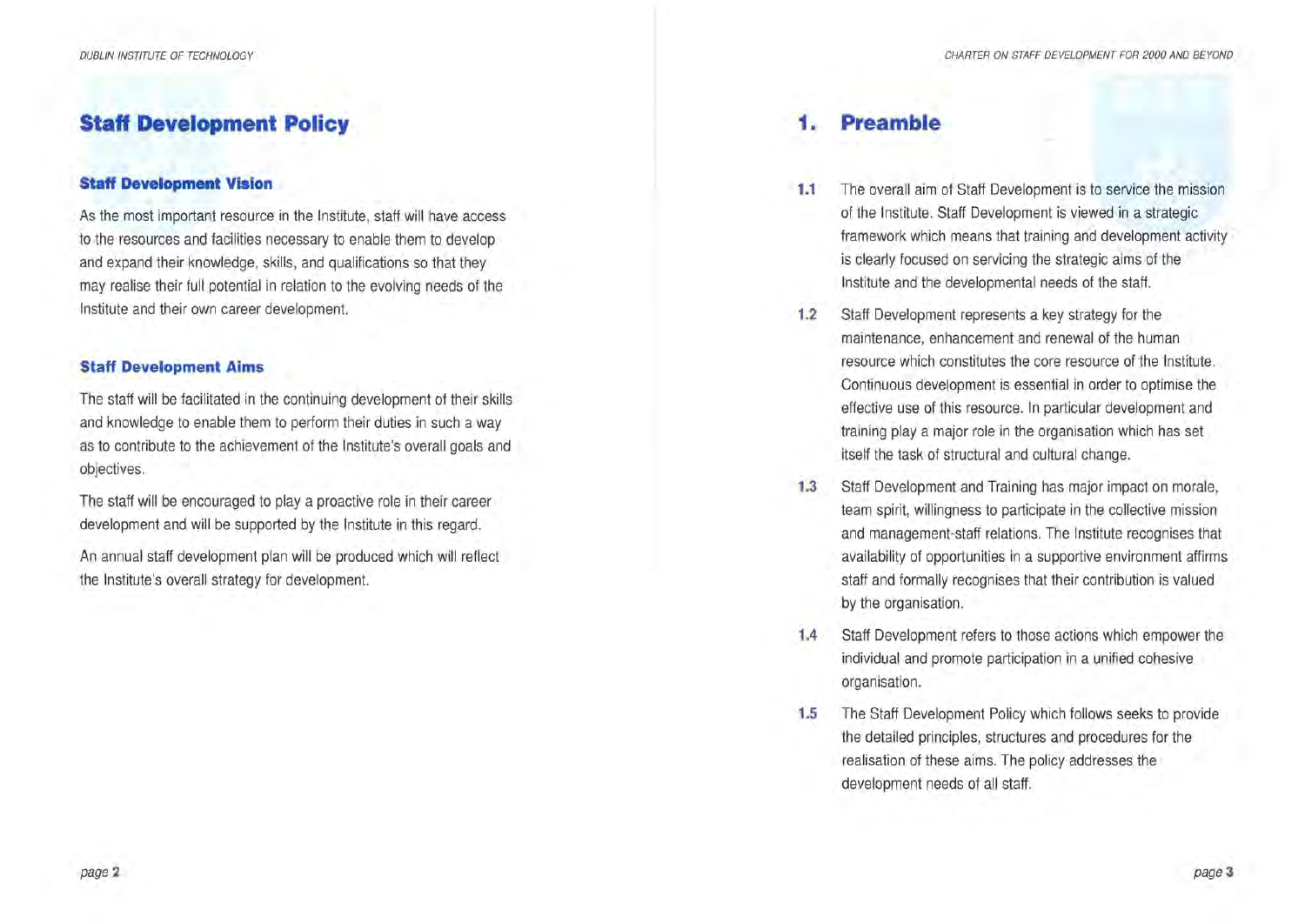## **2. Policy Principles**

**2.1** The Institute is committed to providing access for all its staff to staff development opportunities within the context of its mission. It is committed to creating clear structures and procedures to further staff development.

The Institute staff will have access to relevant training and development throughout their career.

There are clearly identified levels of responsibility for training and development:

- the individual personal career development
- the manager as promoter
- $\cdot$  the Institute  $-$  as facilitator

Benefits sought by the individual will be matched with benefits sought by the Institute against transparent and clearly communicated criteria.

2.2 Senior management is committed to this policy and its implementation.

This entails:

- the prioritisation of development and training as a staff activity
- that change initiatives will be accompanied by the implementation of appropriate training and development programmes
- resourcing the policy and the initiatives which will flow from it
- 2.3 Development and training will be proactive, linked to mediumterm planning and related to Human Resource Management functions such as performance review and career development.



Learning and Teaching Workshop for lecturing staff.

- **2.4** The Institute will have defined standards and benchmarks for the application of training resources. Resources will be targeted in terms of activities, personnel and standards.
- **2.5** Development is not synonymous with training. Some objectives may be met through the use of measures such as sabbatical leave, mentoring, research supervisor induction and training, support for higher degree study, administrative succession planning, industrial placement, skill dissemination, formal learning exchange, courses and other mechanisms which facilitate continuous professional development.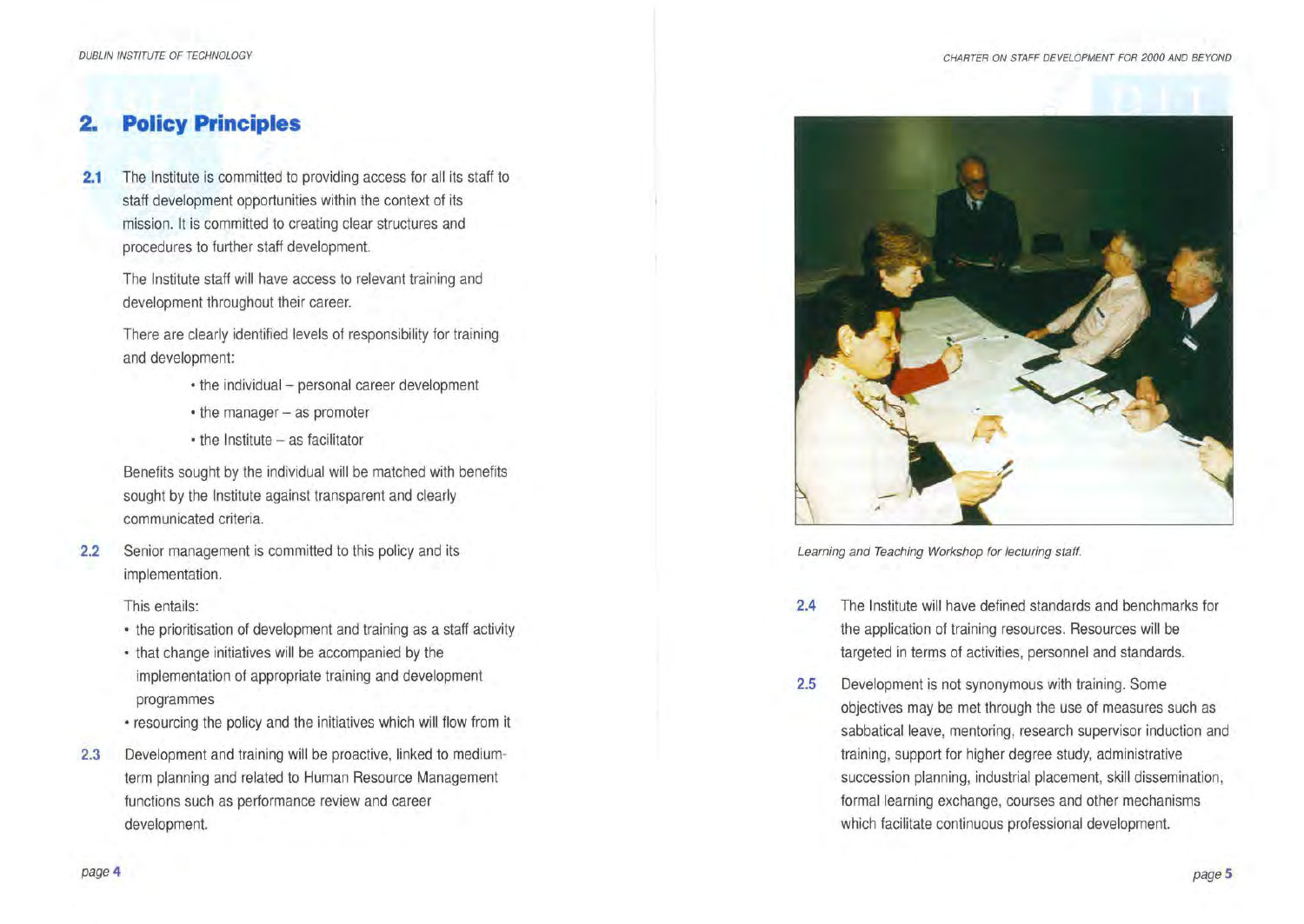# **3. Co-ordination of Staff Development**

- **3.1** The Institute will establish an overall Staff Development Committee reporting to the Directorate with representation from each of the Faculties, from the central functions, from the Faculty Administrator group and from a number of other areas. The Staff Training & Development Officer will be an ex-officio member.
- **3.1.1** The Staff Development Committee will have responsibility for formulating policy, annual review and update of policies, strategic planning, and the production of an annual report which will be available to all Institute staff.
- **3.1.2** The Staff Development Committee will work in close liaison with the Teaching and Learning Committee, the Postgraduate Studies and Research Committee, the Academic Quality Assurance Committee and other relevant groups.
- **3.2** The Staff Training and Development Officer will have responsibilities for facilitating policy formulation, co-ordination



Trainer and staff participating at a Safety Awareness Seminar in OfT Kevin Street.



Academic staff participating on a Learning and Teaching Workshop in the Learning and Teaching Centre, 0/T 14 Upper Mount Street.

of overall budget proposals, policy implementation and communicating with all areas of the Institute.

- 3.3 Implementation of Staff Development Policy will be the responsibility in the first instance of individual Directors in conjunction with the Staff Training and Development Officer and relevant Heads of Function.
- **3.3.1** Each Faculty will establish a Staff Development Group representative of the whole Faculty including academic/research, technical, library, administrative staff and other categories of staff normally including representation from structured staff. In addition a Staff Development Group representative of the four Central Directors will be established and will include representatives of all categories of the staff of these areas. The staff development needs of all maintenance staff will be addressed by this group.
	- **3.3.2** Each Staff Development Group in conjunction with the Staff Development Officer and relevant Heads of Function will be responsible for proposing and monitoring an Annual Staff Development Plan within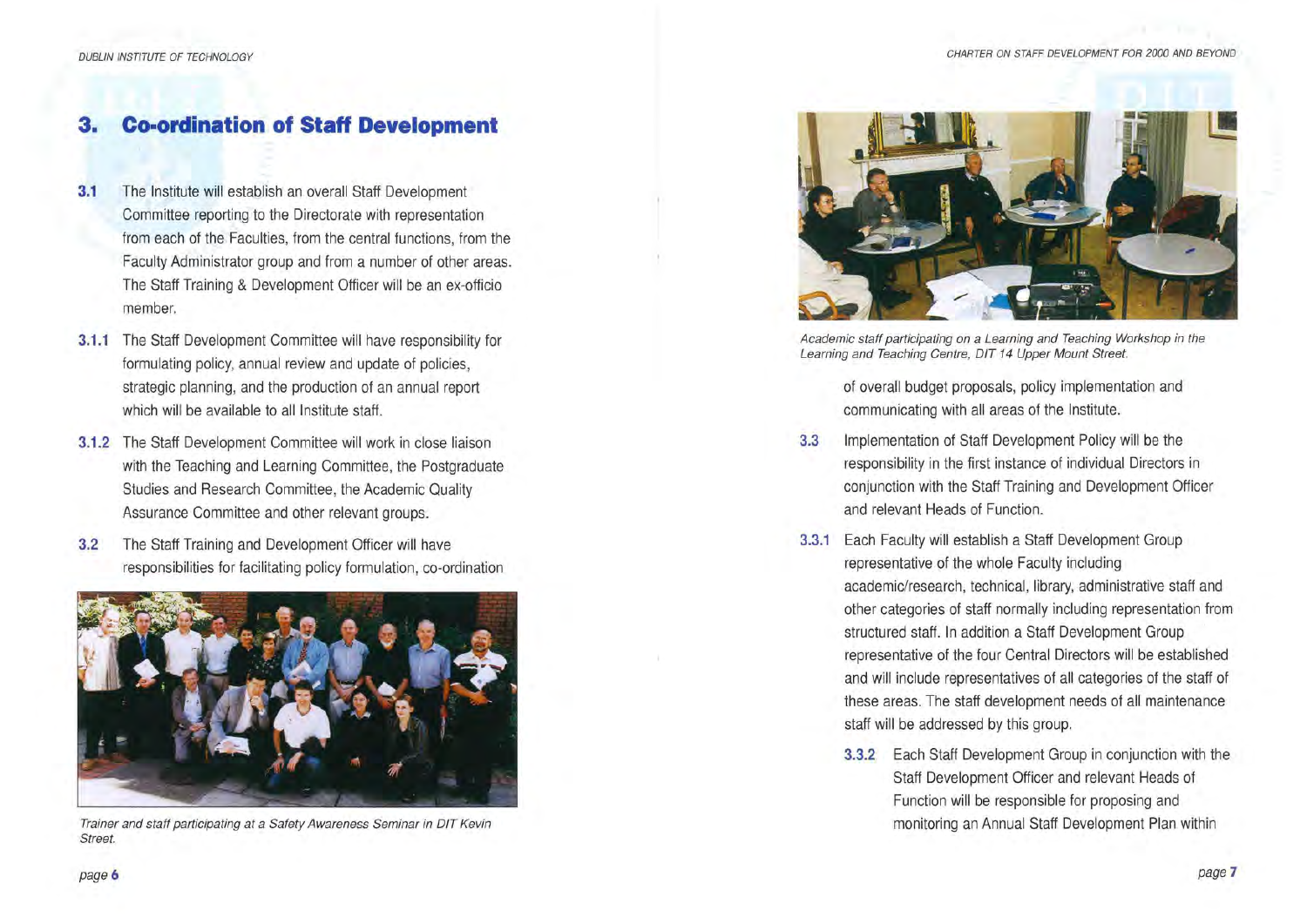DUBLIN INSTITUTE OF TECHNOLOGY

the general framework of the Institute's Staff Development Policy. This will involve needs analysis and appraisal of this plan to ensure that the requisite mission, priorities and targets are met within the overall policy.

- **3.3.3** Proposals for the local allocation of staff development resources will normally be processed by a Head of Function and forwarded to the Director. The Director will provide a forum for appeal by individual staff members so that the criteria relating to equity and access can be transparently met. The outcome of the appeal will be communicated to the Staff Development Group and included in the annual report of that group.
- 3.4 An annual Staff Development and Training Programme will be published.



#### Staff Development Committee

Back Row (from left); J. O'Brien, T. Farrell, T. Scott, B. Skelton, J. Turner, D. Spring, T. Redmond.

Front Row (from left}: E. Dodrill (Staff Development Office), *U.* Gavin; R.J. Lawlor {Chairman), *P.* Kenna, *M.* Kavanagh (Staff Development Office) and *T.* Barrett. (Missing: N. Hayes, R. Wills, *M.* Keating and D. Gallanagh).

# *Staff Development Approach*

- **4.1** Development is applicable to all permanent, EPT and long term contract employees and the individual member of staff will have access to relevant training throughout his/her career development.
	- **4.1.1** Responsibility for the development of scholarship and research capability, managerial competence, administrative skills and pedagogic technique rests at least in part with the individual but is encouraged and facilitated by the Institute.
- **4.2** Staff Development, whether at Faculty or Function level, will be based on a training needs analysis which has both 'top down' and 'bottom up' dimensions.
	- **4.2.1** The 'top down' analysis will clarify the strategic needs of the Institute and the needs of the individual Faculty, Function or School.
	- **4.2.2** The 'bottom-up' approach should involve ongoing discussion of the personal development and training needs of individual staff members with their immediate manager. This will result in a base-line skills profile of all staff. This exercise will seek to predict and fulfil the development needs likely to arise for the individual over a three year horizon. Ultimately, this exercise should take place within the context of a regular annual or 'every other year' review of staff skills profiles and job profiles during which staff will have the opportunity to enter into dialogue regarding their own development requirements . Appropriate training relating to the review process must be provided to all staff.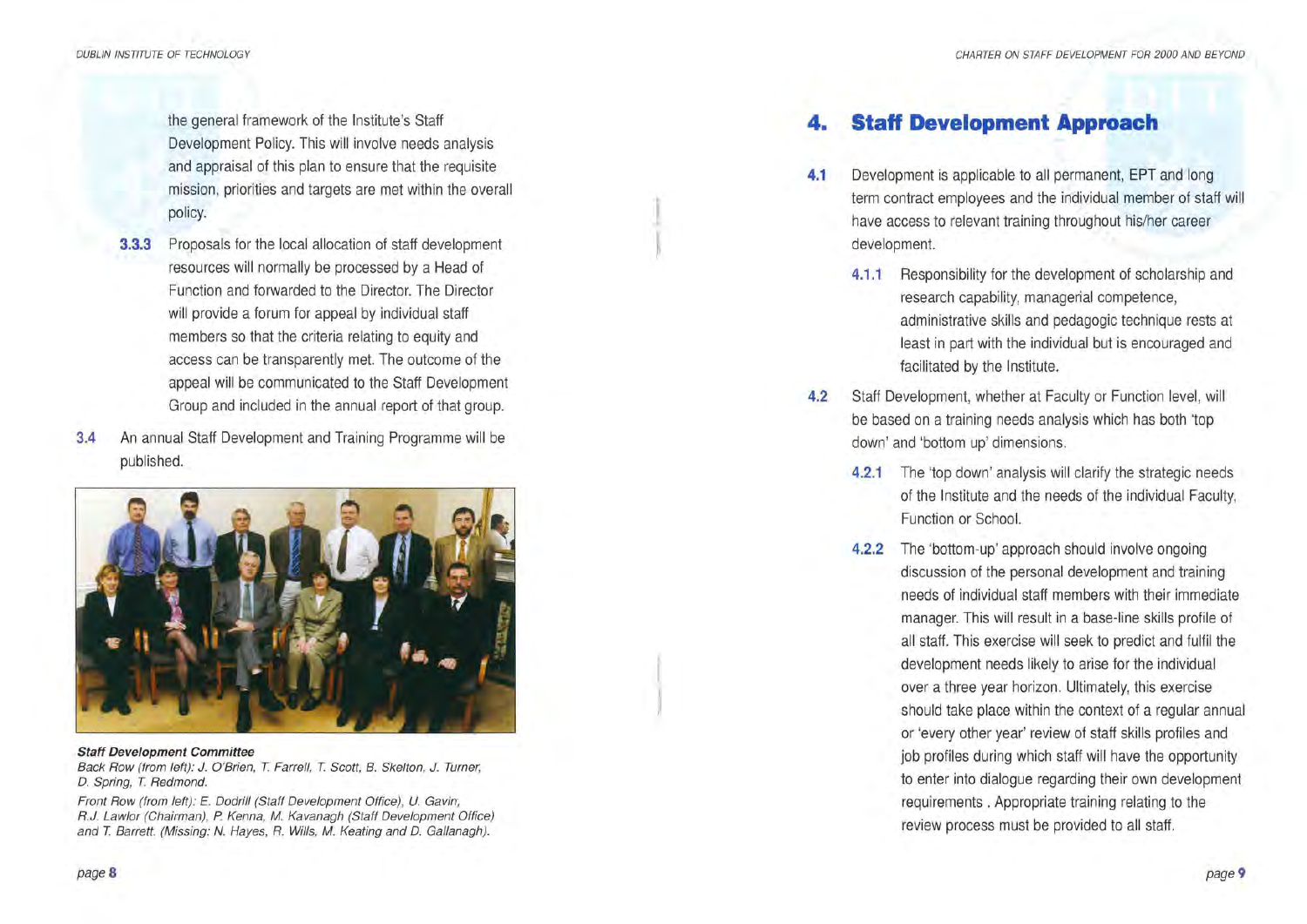- **4.3** Effective communication throughout the Institute is central to the policy. All staff will be kept fully aware of appropriate training opportunities and of general policy guidelines and procedures. The policy will aim to promote inclusiveness and eliminate communication blockages.
	- **4.3.1** A quarterly staff development newsletter, specially designated notice boards, the e-mail system and the web site will provide for communication of all aspects of policy and implementation.
- **4.4** Where new skills, knowledge or systems are introduced to the organisation, diffusion will be achieved through formal training sessions, the generation and circulation of reports, and the use of workshops and master classes. All training and development should aim to have a multiplier effect. Transfer of learning will be a central part of the Staff Development Policy and appropriate training in skills transfer will be provided.



Ms. Alice Luby, Course Tutor, and DIT staff participating at a Microsoft Access effort by all staff. Workshop in the Short Course Centre, OIT Aungier Street.



New staff attending the 1999 Induction Seminar.

- **4.5** Development and Training programmes will have regard to the Institute's policy on equality of opportunity in design, content and delivery.
- **4.6** Development and Training will be offered on an Institute wide basis with encouragement to staff to participate in opportunities being offered by Schools other than their own.
- **4.7** Development activities, with particular reference to short courses, will be subject to the Quality Assurance procedures of the Institute. Accreditation of development activities will be the norm where appropriate.
- **4.8** The Institute will look to its own expertise in the first instance and will be flexible in stimulating and rewarding development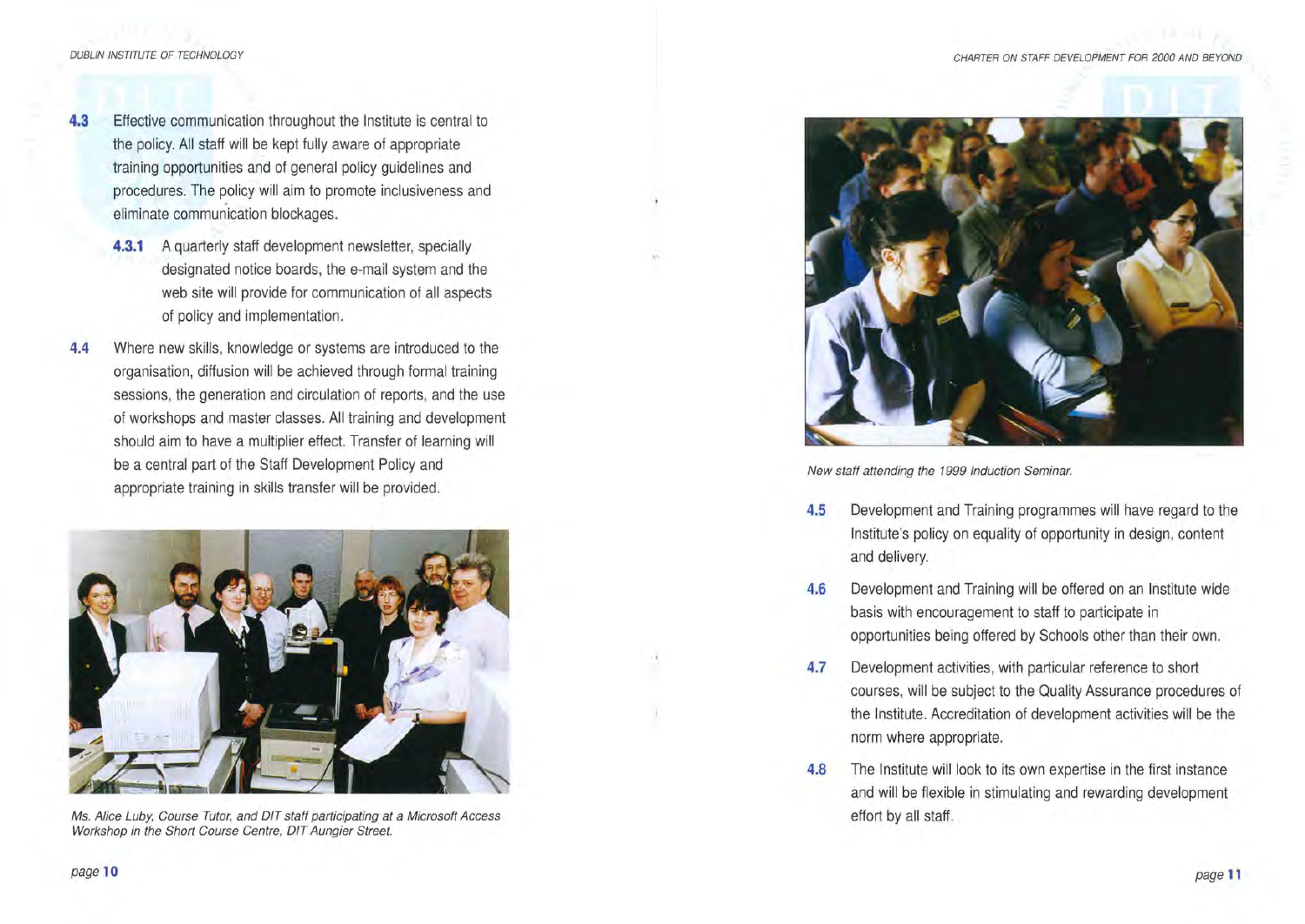**4.9** Academic and administrative managers will share the same management training programmes where appropriate in order to further the development of an integrated management team.

#### **5. Staff Development Budget Resources**

- 5.1 The plans and budgets will be set on an 'objective and task' basis i.e. the tasks required to fulfil an objective should be enumerated and costed at School, Faculty, and Function level and built into the local and overall plans. The plans and budgets will be co-ordinated by the Staff Training & Development Officer and approved by the Staff Development Committee.
- 5.2 The overall 'above the line' annual budget for staff training and development will normally be of the order of at least one percent of total Institute budget.
- 5.3 Budget setting for staff development will be a transparent process and the availability of resources will be communicated to all staff.

#### **6. Staff Development for All DIT Staff**

6.1 All new members of staff will have formal induction. This will provide an opportunity to communicate the mission and objectives of the Institute and introduce new staff members to the values and culture of the Institute.

- **6.2** Staff will be encouraged to pursue a development path in relation to their responsibilities and careers. The Institute will provide support in the form of fee support and waivers, study and examination leave, participation in external conferences, seminars and training events and through the provision of relevant short courses.
- **6.2.1** All permanent, EPT and long term contract staff will enjoy fee waiver on DIT part-time and evening courses as an incentive to staff development.
- 6.3 Networking of staff from across the Institute with similar roles will be encouraged and facilitated by meetings, courses, specialised training etc.



Ms. Dorothy Keenan, a member of the administrative staff at DIT Kevin Street, who is currently pursuing a Masters in Public Management with the Institute of Public Administration under the Fee Support Scheme.





Ms. Eileen Fitzpatrick, DIT Careers and Appointments Officer, who graduated from the University of Central England in Birmingham, with an MA in Career Guidance. Eileen pursued this qualification under the Fee Support Scheme.

Dr. Martin Rogers, Lecturer, Department of Engineering Technology, DIT Bolton Street, who graduated from University College Dublin, with a PhD in Engineering. Martin pursued this qualification under the Fee Support Scheme.